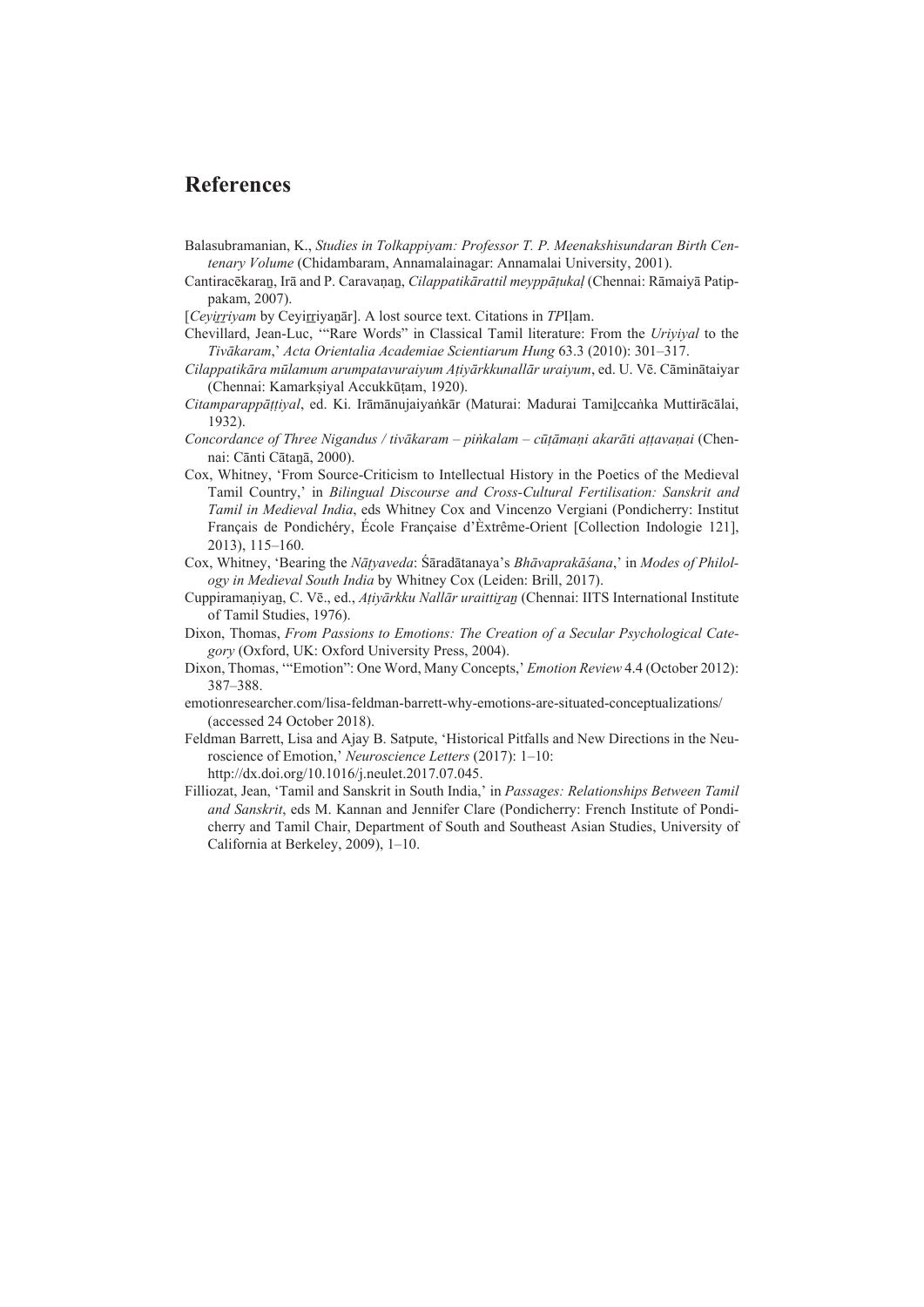- Fortenbaugh, William W., 'Aristotle's *Rhetoric* on Emotions,' *Archiv fuer Geschichte der Philosophie* 52 (1970): 40‒70.
- Fortenbaugh, William W., *Aristotle on Emotions* (London: Duckworth, 2003).
- Frevert, Ute, *Emotions in History Lost and Found* (Budapest, New York: Central European University Press, 2011).
- Gendron, Maria and Lisa Feldman Barrett, 'Emotion Perception as Conceptual Synchrony,' *Emotion Review* 10.2 (April 2018): 101-110, doi: 10.1177/1754073917705717.
- Gerow, Edwin, 'Abhinavagupta's Aesthetics as a Speculative Paradigm,' *Journal of the American Oriental Society* 114.2 (1994): 186-208.
- *Glossary of Historical Tamil Literature (up to 1800 AD), Tamiḻ ilakkiyap pērakarāti* (Chennai: Cānti Cātaṉā, 2002).
- Harré, Rom, ed., *The Social Construction of Emotions* (Oxford: Blackwell, 1986).
- *Ilakkaṇa viḷakkam, eḻuttatikāram + collatikāram + poruḷatikāram* [by Vaittiyanāta Tēcikar with his auto-commentary], ed. Ci. Vai. Tāmōtarampillai (digitised by Roja Muthiah Research Library, Chennai; front matter missing).
- *Ilakkaṇa viḷakkam: poruḷatikāram-akattiṇaiyiyal* [by Vaittiyanāta Tēcikar], ed. Ti. Vē. Kōpālaiyar (Tañcāvūr: Caracuvati Makāl Nūlnilaiyam, 1972), 754–870.
- James, Gregory, *Colporuḷ: A History of Tamil Dictionaries* (Chennai: Cre-A, 2000).
- [*Kāvyādarśa* by Daṇḍin] *Daṇḍin's Poetik: Kāvyadarśa, Sanskrit und Deutsch*, ed. and trans. Otto Böhtlingk (Leipzig: von H. Haessel, 1890).
- Kleinginna, Paul R., Jr. and Anne M. Kleinginna, 'A Categorized List of Emotion Definitions: With Suggestions for a Consensual Definition,' *Motivation and Emotion* 5.4 (1981): 345– 379.
- Konstan, David, *Emotions of the Ancient Greeks: Studies in Aristotle and Classical Literature* (Toronto: University of Toronto Press, 2006).
- Kōpālaiyar, Ti. Vē., *Tamiḻ ilakkaṇap perakarāti*, vols 12, 16 (Chennai: Tamiḻmaṇ, 2005).
- Kōvintarāj Mutaliyār, Kā. Ra., ed., *Puttamittiraṉār iyaṟṟiya Vīracōḻiyam mūlamum, Peruntēvaṉār iyaṟṟiya uraiyum* (Chennai: Pavāṉantar Kaḻakam, 1942).
- Krapinger, Gernot, trans./ed., *Aristoteles Rhetorik*, 2. Buch (Stuttgart: Reclam, 2018).
- Krapinger, Gernot, trans./ed., *Aristoteles Nikomachische Ethik*, 4. Buch (Stuttgart: Reclam, 2018).
- Kraus, Christina S. and Christopher Stray, *Classical Commentaries: Explorations in a Scholarly Genre* (Oxford: Oxford University Press, 2016).
- Manuel, Indra, *Literary Theories in Tamil* (Pondicherry: Pondicherry Institute of Linguistics and Culture, 1997).
- Manuel, Indra, 'Meyppāṭu,' in *Literary Theories in Tamil* by Indra Manuel (Pondicherry: Pondicherry Institute of Linguistics and Culture, 1997), 134–145.
- *Māṟaṉalaṅkāram mūlamum paḻaya uraiyum*, ed. Ti. Vē. Kōpālaiyar (Ceṉṉai: Śrīmath Āṇṭavaṉ Ācciramam Śrīraṅkam, 2005).
- Marr, John Ralston, *The Eight Anthologies: A Study in Early Tamil Literature* (Madras/Chennai: Institute of Asian Studies, 1985).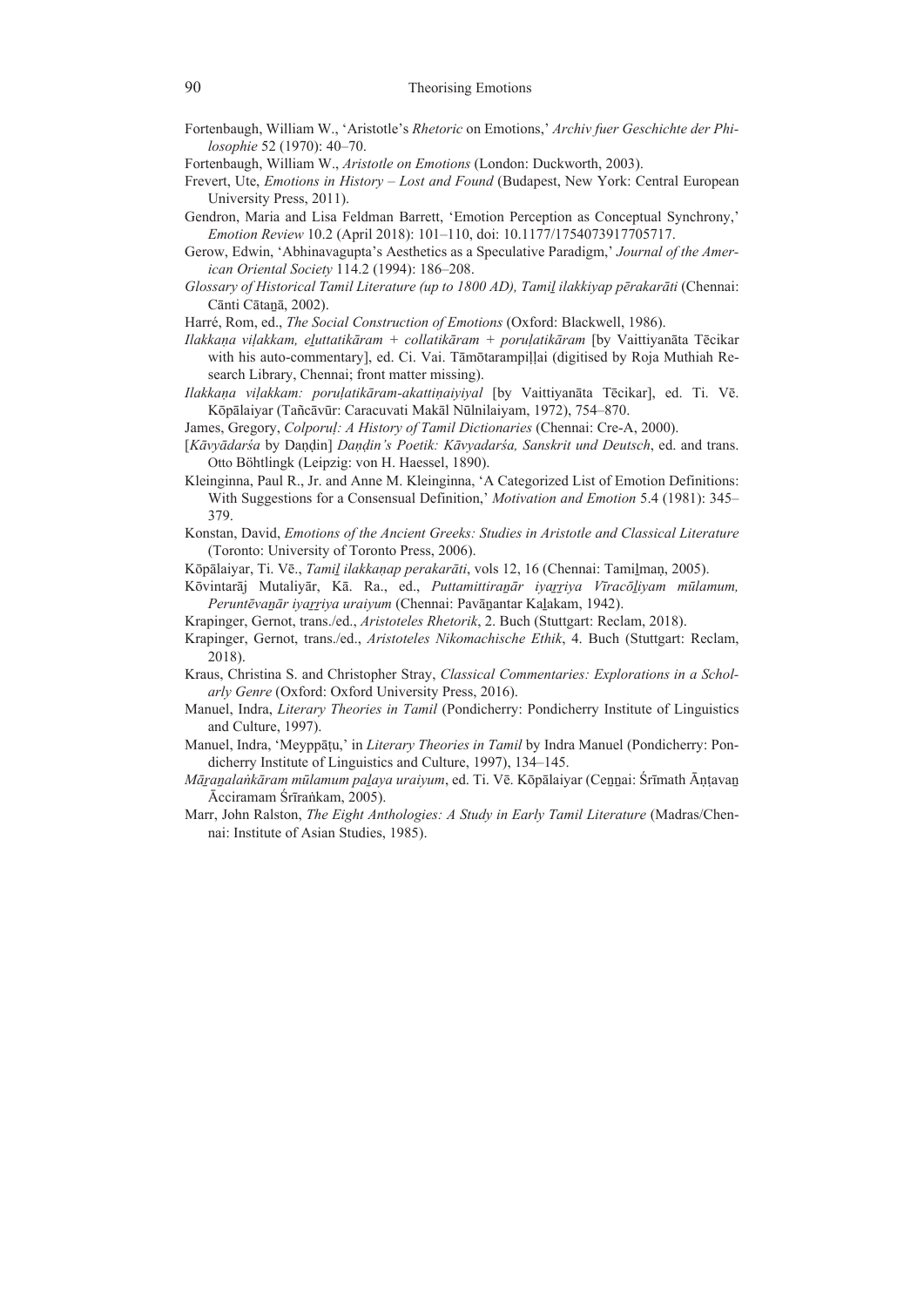## References 91

- McCrea, Lawrence, '"Resonance" and Its Reverberations: Two Cultures in Indian Epistemology of Aesthetic Meaning,' in *The Bloomsbury Research Handbook of Indian Aesthetics and the Philosophy of Art*, ed. Arindam Chakrabarti (London: Bloomsbury, 2016), 25–41.
- Monius, Anne, 'The Many Lives of Daṇḍin: The *Kāvyādarśa* in Sanskrit and Tamil,' *International Journal of Hindu Studies* 4.1 (2000): 1‒37.
- Monius, Anne, *Imagining a Place for Buddhism: Literary Culture and Religious Community in Tamil-Speaking South India* (New York: Oxford University Press, 2001).
- Monius, Anne E., 'Love, Violence, and the Aesthetics of Disgust: Śaivas and Jains in Medieval South India,' *Journal of Indian Philosophy* 32 (2004): 113–172.
- Monius, Anne, 'Loving Śiva's Liṅka: The Changing Emotional Valences of a Beloved Image in the Tamil-Speaking Śaiva Tradition,' in *Historicizing Emotions: Practices and Objects in India, China, and Japan*, ed. Barbara Schuler (Leiden: Brill, 2017), 113‒145.
- Monius, Anne E., '"Sanskrit is the Mother of All Tamil Words"': Further Thoughts on the Vīracōḻiyam and Its Commentary,' in *Buddhism Among Tamils in Tamilakam and īlam*, *Part 3: Extension and Conclusions*, eds Peter Schalk and Astrid van Nahl (Uppsala: Uppsala Universitet [Acta Universitatis Upsaliensis, Historia Religionum 33], 2013), 103‒129.
- Mulligan, Kevin and Klaus R. Scherer, 'Towards a Working Definition of Emotion,' *Emotion Review* 4.4 (2012): 345‒357.

- *Naṟṟiṇai: Text, Transliteration and Translations in English Verse and Prose,* vol. 2, comp./ed. V. Murugan (Chennai: Central Institute of Classical Tamil, 2011).
- [*Nāṭyasāstra* by Bharata] *The Nāṭyasāstra*, ed. Manomohan Ghosh (Calcutta: Granthalaya Private Ltd., 1967).
- Okita, Kiyokazu, 'Salvation through Colorful Emotions: Aesthetics, Colorimetry, and Theology in Early Modern South Asia,' in *Historicizing Emotions: Practices and Objects in India, China, and Japan*, ed. Barbara Schuler (Leiden: Brill, 2017), 100–112.
- Pollock, Sheldon, 'The Theory of Practice and the Practice of Theory in Indian Intellectual History,' *Journal of the American Oriental Society* 105.3 (July-Sept. 1985): 499–519.
- Pollock, Sheldon, 'Bhoja's Śṛṅgāraprakāśa and the Problem of *rasa*: A Historical Introduction and Annotated Translation,' *Asiatische Studien: Zeitschrift der Schweizerischen Asiengesellschaft* 52.1 (1998): 117‒192.
- Pollock, Sheldon, 'New Intellectuals in Seventeenth-century India,' *The Indian Economic and Social History Review* 38.1 (2001): 3‒31.
- Pollock, Sheldon, 'The Social Aesthetic and Sanskrit Literary Theory,' *Journal of Indian Philosophy* 29 (2001): 197‒229.
- Pollock, Sheldon, 'Rasa after Abhinava,' in *Saṃskṛta-sādhutā: Goddess of Sanskrit. Studies in Honour of Professor Ashok Aklujkar*, ed. Chikafumi Watanabe, Michele Desmarais and Yoshichika Honda (New Delhi: D. K. Printworld Ltd., 2012), 429–445.

*Nālaṭiyār.* See Pope.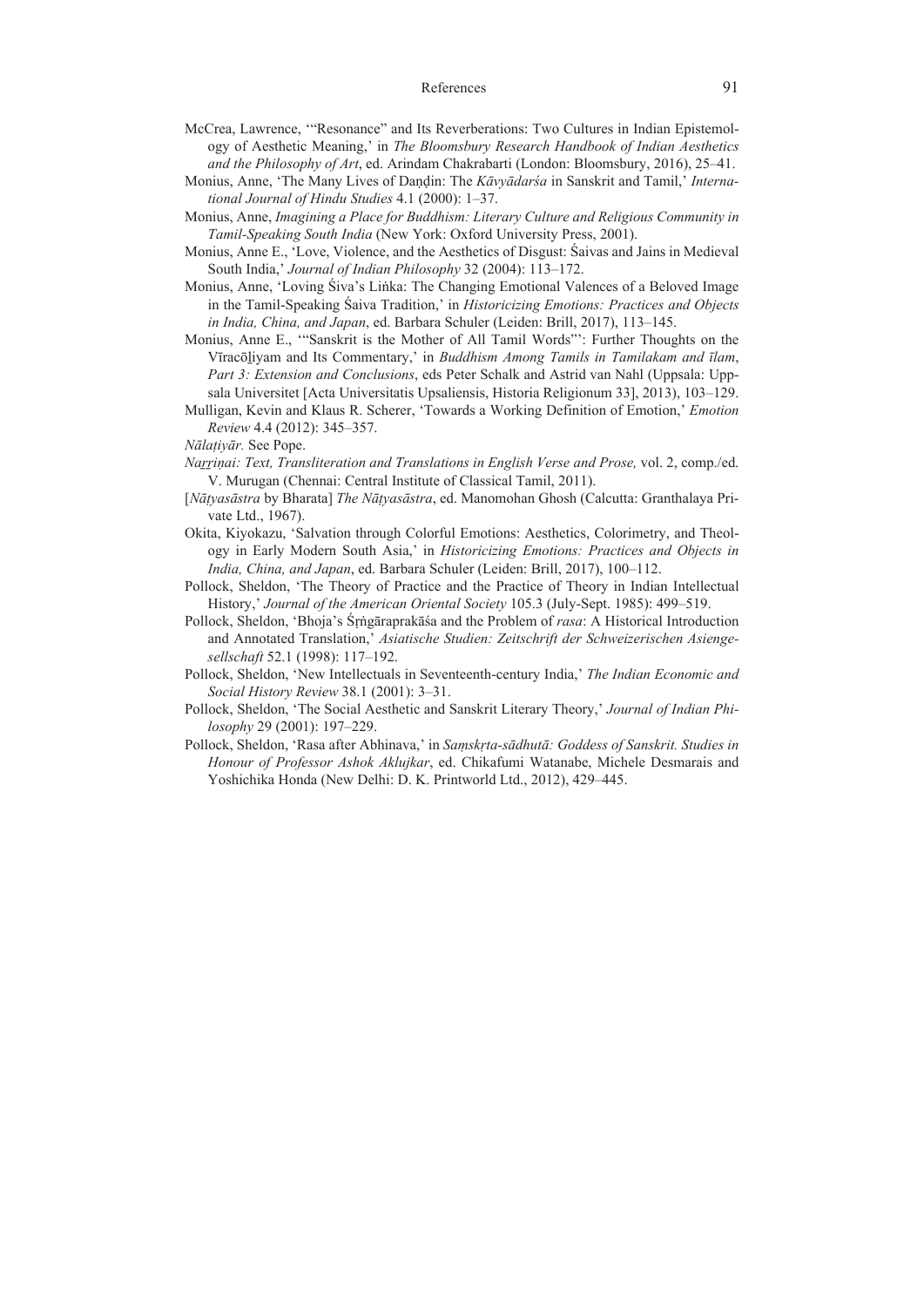- Pollock, Sheldon, trans./ed., *A Rasa Reader: Classical Indian Aesthetics* (New York: Columbia University Press, 2016).
- Pope, George U., *The Nālaḍiyār: or, Four Hundred Quatrains in Tamil* (Clarendon Press, 1893).
- *Puṟapporuḷ veṇpāmālai* [by Aiyaṉāritaṉār]*, mūlamum, uraiyum*, ed. U. Vē. Cāminātaiyar (Chennai: U. Vē Cāminātaiyar Nūlnilaiyam, [1895] 2003).
- Rajaram, M., trans., *Tirukkuṟaḷ: Pearls of Inspiration* (New Delhi: Rupa Publications India Pvt. Ltd., 2009).
- Reddy, William, *The Navigation of Feeling: A Framework for the History of Emotions* (Cambridge: Cambridge University Press, 2001).
- Rosenwein, Barbara H., 'Emotion Words,' in *Le sujet des émotions au Moyen Âge*, ed. Piroska Nagy and Damien Boquet (Paris: Beauchesne, 2008), 93–106.
- Russell, James A., 'Introduction to Special Section: On Defining Emotion,' *Emotion Review* 4.4 (2012): 337.
- Schuler, Barbara, *Of Death and Birth: Icakkiyamman, a Tamil Goddess, in Ritual and Story* (Wiesbaden: Harrassowitz, 2009. [Ethno-Indology 8, Heidelberg Studies in South Asian Rituals], with the DVD A Ritual of the Vēḷāḷas in Paḻavūr, India).
- Schuler, Barbara, 'Food and Emotion: Can Emotions Be Worked On and Altered in Material Ways?,' in *Historicizing Emotions: Practices and Objects in India, China, and Japan*, ed. Barbara Schuler (Leiden: Brill, 2017), 57-70.
- Schuler, Barbara, 'Introduction: Historicizing Asian Community-Based Emotion Practices,' in *Historicizing Emotions: Practices and Objects in India, China, and Japan*, ed. Barbara Schuler (Leiden: Brill, 2017), 1‒29.
- Shulman, David, *Tamil: A Biography* (Cambridge, MA: The Belknap Press of Harvard University Press, 2016).
- Steele Clare, Jennifer, 'Canons, Conventions and Creativity: Defining Literary Tradition in Premodern Tamil South India' (PhD diss., University of California, Berkeley, 2011).
- Subrahmanya Sastri, P. S., *History of Grammatical Theories in Tamil and Their Relation to the Grammatical Literature in Sanskrit* (Chennai [Madras]: The Kuppuswami Sastri Research Institute, [1934] 1997).
- Subrahmanya Sastri, P. S., *Tolkāppiyam: The Earliest Extant Tamil Grammar, With a Short Commentary in English, Volume 2: Poruḷatikāram* (Chennai: The Kuppuswami Sastri Research Institute, [1936] 2002).
- Takahashi, Takanobu, *Tamil Love Poetry and Poetics* (Leiden: Brill, 1995).
- Tamiḻaṇṇal, *Tolkāppiyariṉ ilakkiyak koḷkaikaḷ* (Maturai: Mīṉāṭci Puttaka Nilaiyam, 2004).
- *Tamil Lexicon*, 6 vols and supplement (University of Madras, 1982).
- *Taṇṭiyalaṅkāram, mūlamum teḷivuraiyum*, ed. V. T. Irāmacuppiramaṇiyam and Mu. Caṇmukam Piḷḷai (Chennai: Mullai Nilaiyam, 2017).
- Thirugnanasambhandhan, P., 'A Study of Rasa Thlokāppiyar [sic!] and Bharata,' in *The Earliest Complete Grammar Studies in Tolkāppiyam*, eds Pa. Marutanāyakam, Ku. Civamaṇi and M. Dominic Raj (Chennai: Sekar Pathippagam, 2010), 332–343.
- *Tirukkuṟaḷ mūlamum parimēlaḻakar uraiyum*, ed. Vaṭivēlu Ceṭṭiyār, 3 vols (Maturai: Maturaip Palkalaikkaḻakam, [1904] 1972–1976).